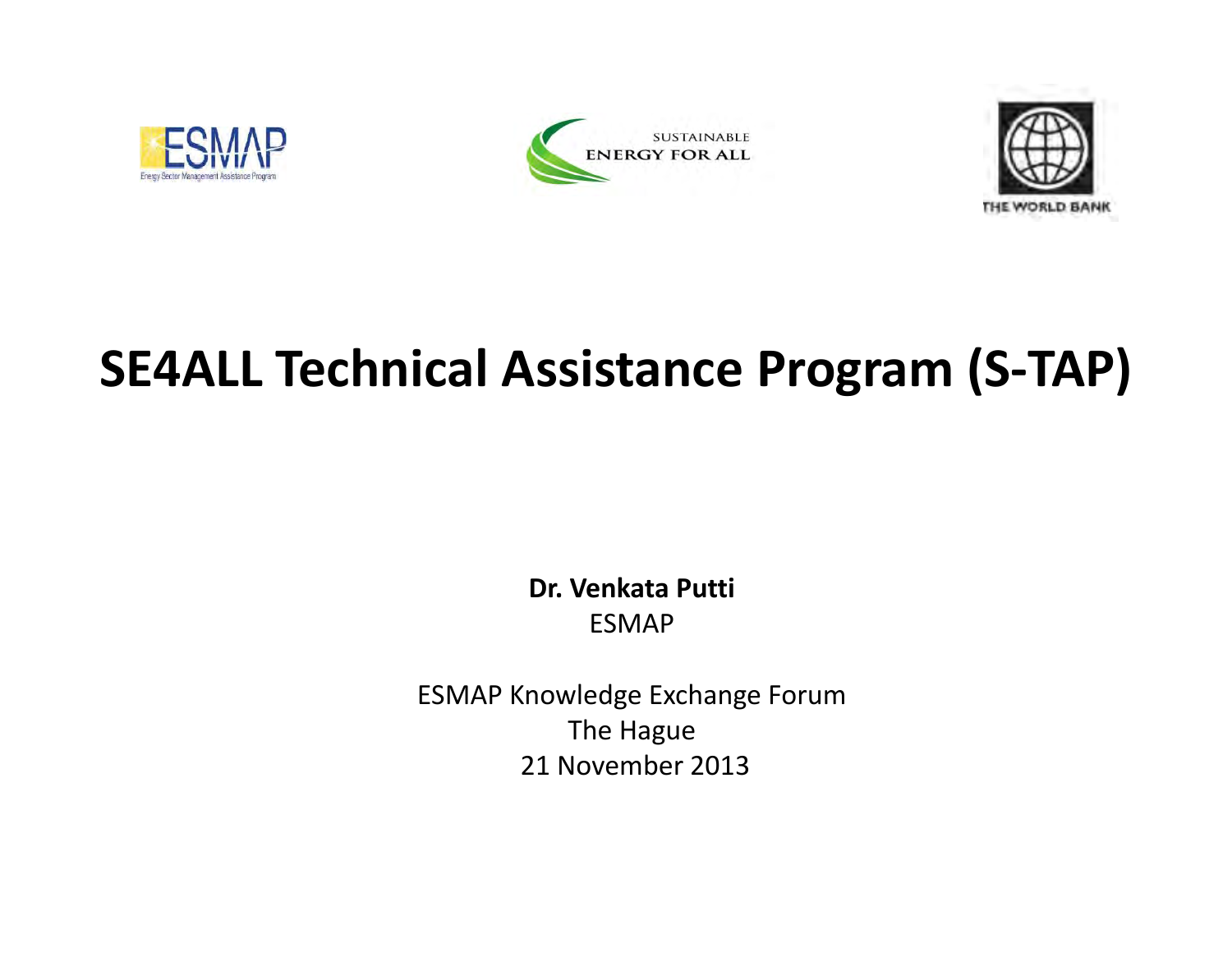

# **Country Action Process**



- Exchange of letters
- Identified ministry focal point
- Initial dialogues
- Cross‐ sectoral/multi‐ stakeholder buy‐in
- Situation analysis & stock taking & gap analysis
- Potential high impact opportunities for scaling up and acceleration
- Multi‐stakeholder consultations, verification, and identification of potential partners
- Nationally tailored goals
- Development of <sup>a</sup> portfolio of investment programs (national/ regional)
- Enabling frameworks
- Capacity building
- Matchmaking/identificat ion of multi‐stakeholder partners
- Resource mobilization
- Monitoring & accountability frameworks

• Investment andimplementation

- On‐going capacity building
- Monitoring and feedback
- Knowledge sharing

**2‐3**

**months 6‐18 months 10‐20 years**

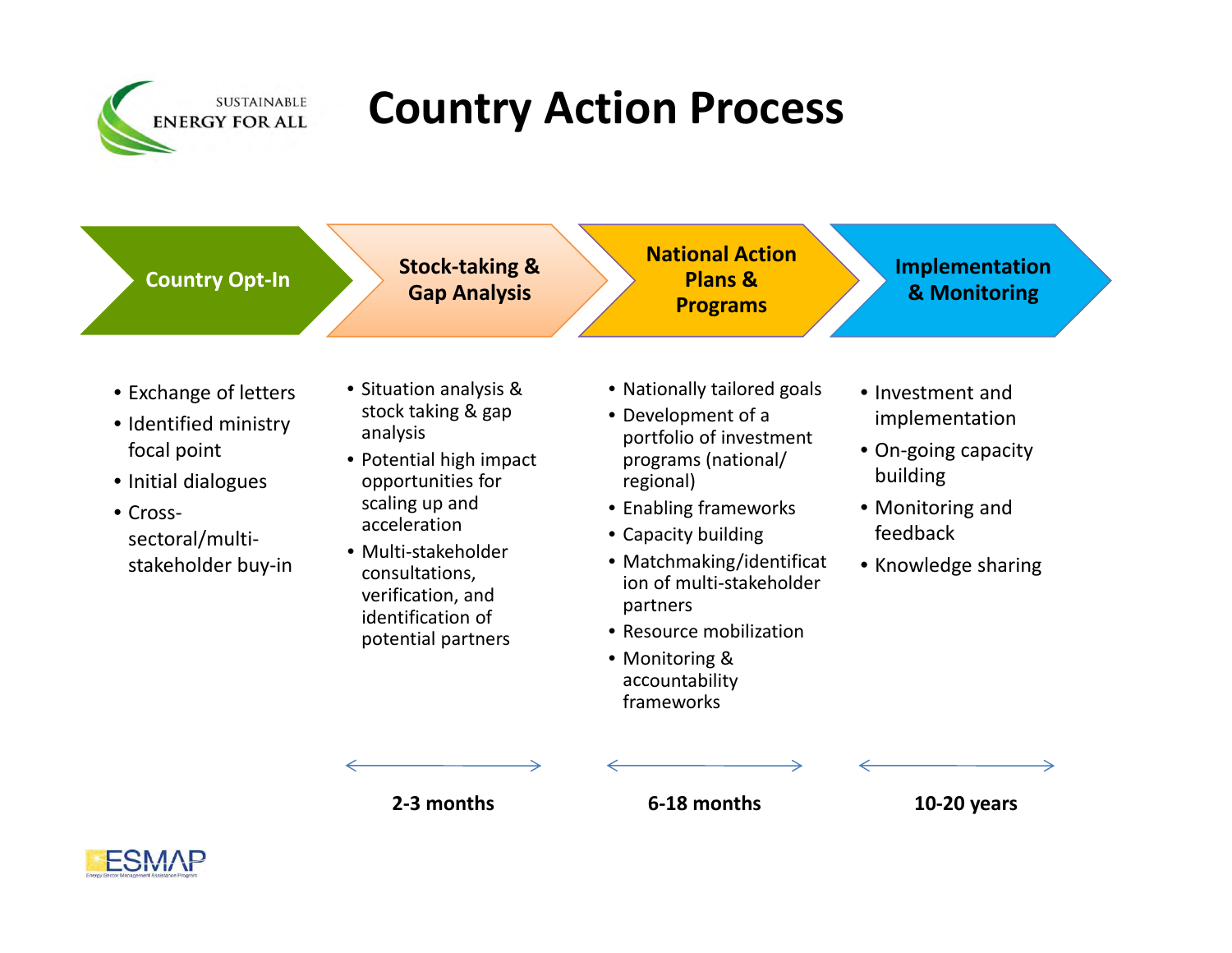

# **Expected Outcomes of Country TA**

### $\bullet$ *National Energy Action Plan*

- A roadmap for 2030
- Builds on existing plans and programs
- Identifies gaps to be filled to achieve 2030 goals

#### $\bullet$ *Investment Prospectus*

- Identifies specific projects and programs
- Estimates investment requirements
- Mobilizes investments

### $\bullet$ *Enabling Environment*

- Policy/regulation
- Capacity building
- Innovative business and institutional models
- Access to finance
- Technology transfer

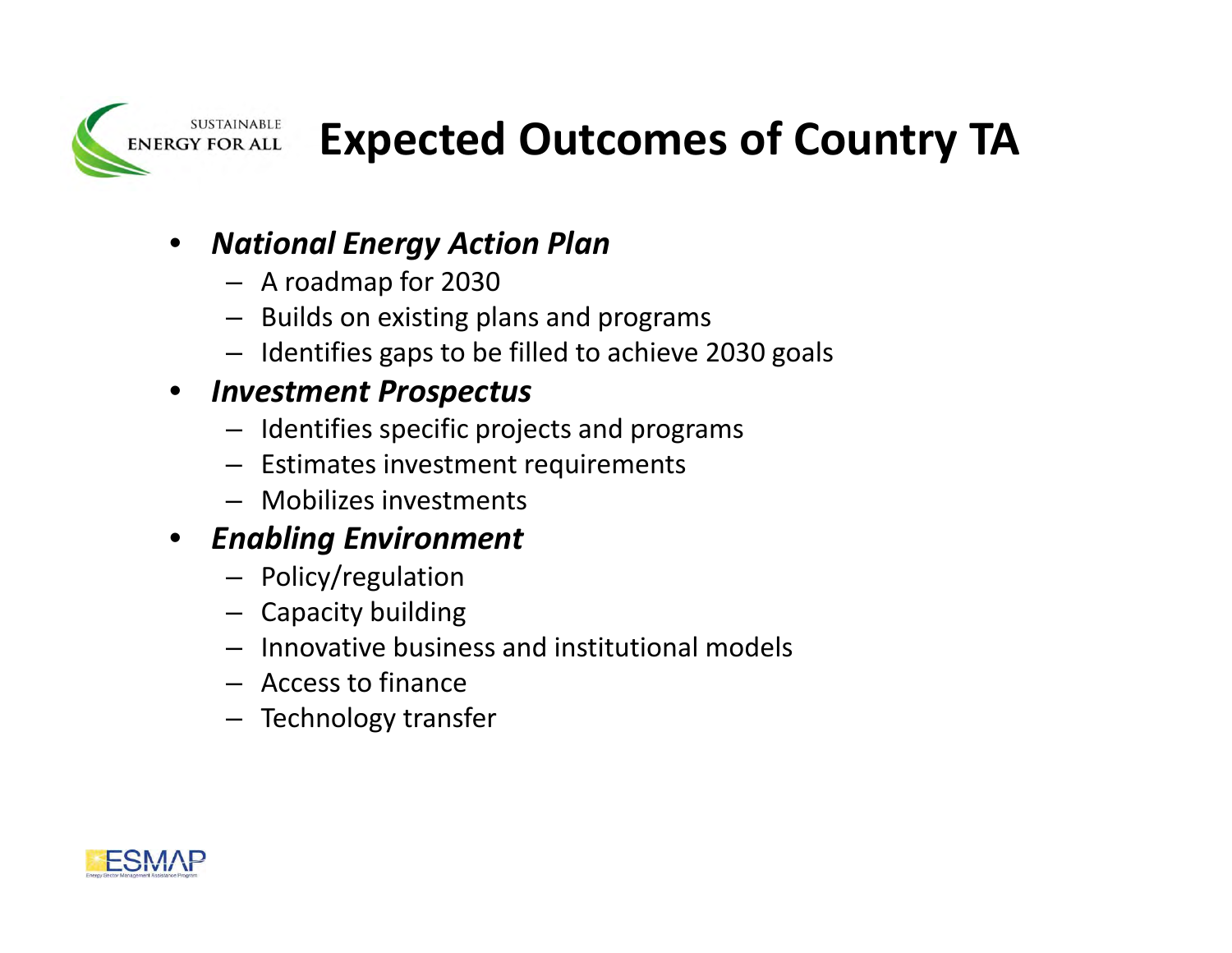

- The development objective of S‐TAP is "to support the expansion of access to modern energy services to at least 200 million people by 2030"
- ESMAP aims to assist about 20 countries towards this objective
- The first tranche with \$15m focuses on 7 countries and 2 regional initiatives

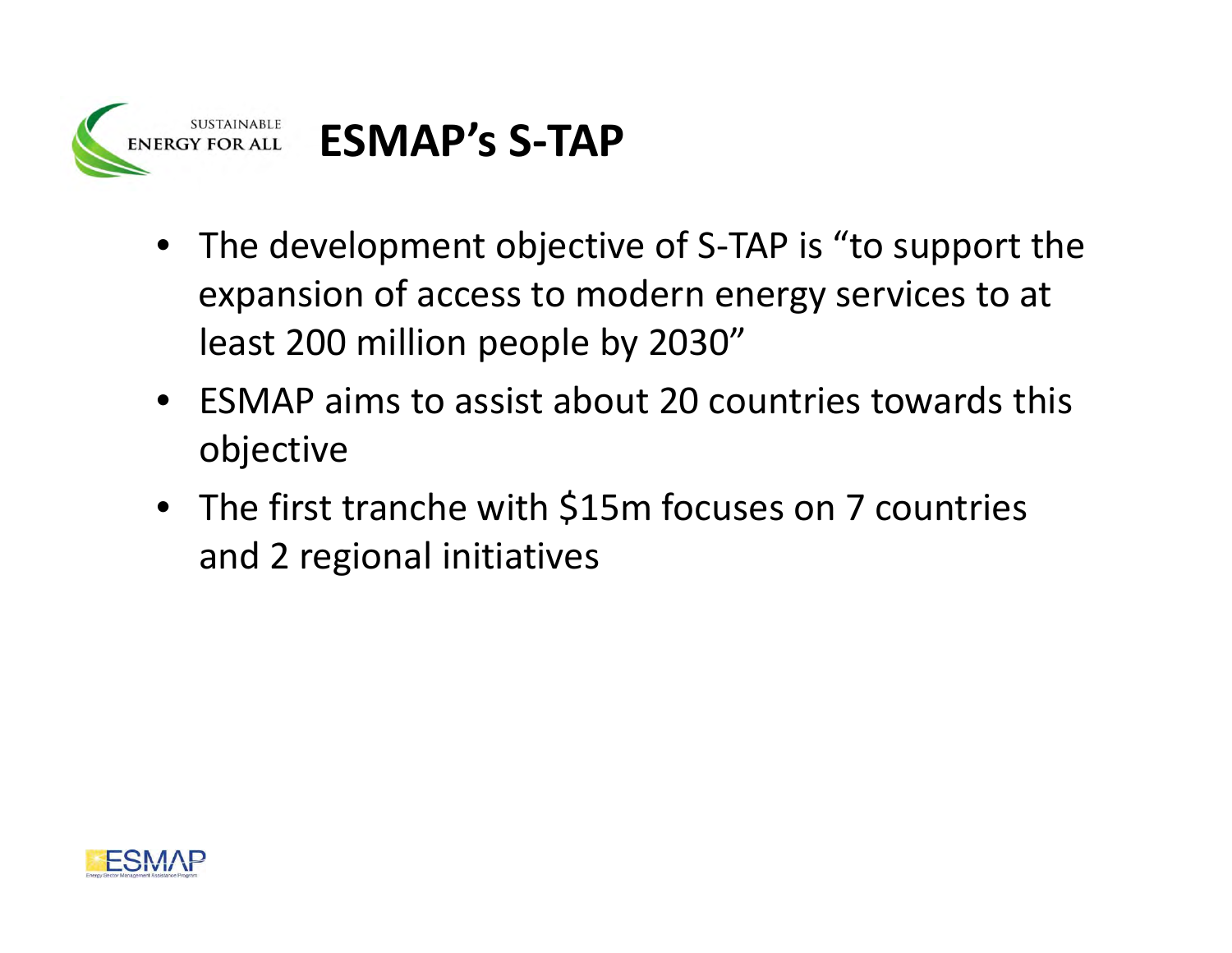



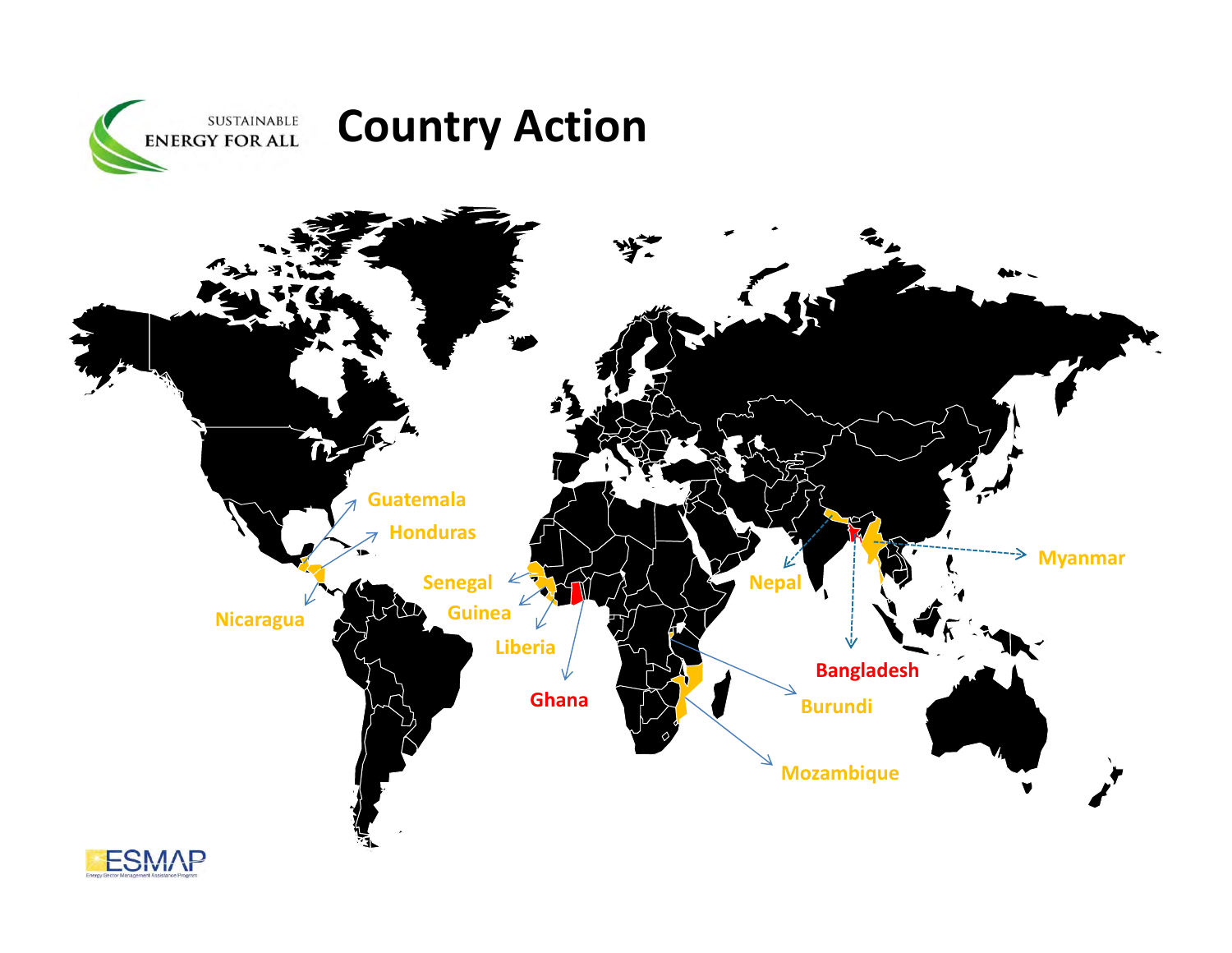

### **S‐TAP Coverage**

| <b>Country/Region</b>              | <b>Focus</b>                      |
|------------------------------------|-----------------------------------|
| <b>Burundi</b>                     | <b>Electricity, Clean Cooking</b> |
| Mozambique                         | <b>Electricity, Clean Cooking</b> |
| Guinea                             | Electricity                       |
| Liberia                            | Electricity                       |
| Senegal                            | <b>Electricity, Clean Cooking</b> |
| <b>Myanmar</b>                     | Electricity                       |
| <b>Nepal</b>                       | <b>Clean Cooking</b>              |
| <b>Central America</b>             | <b>Clean Cooking</b>              |
| <b>Africa Regional Power Pools</b> | <b>Capacity Strengthening</b>     |

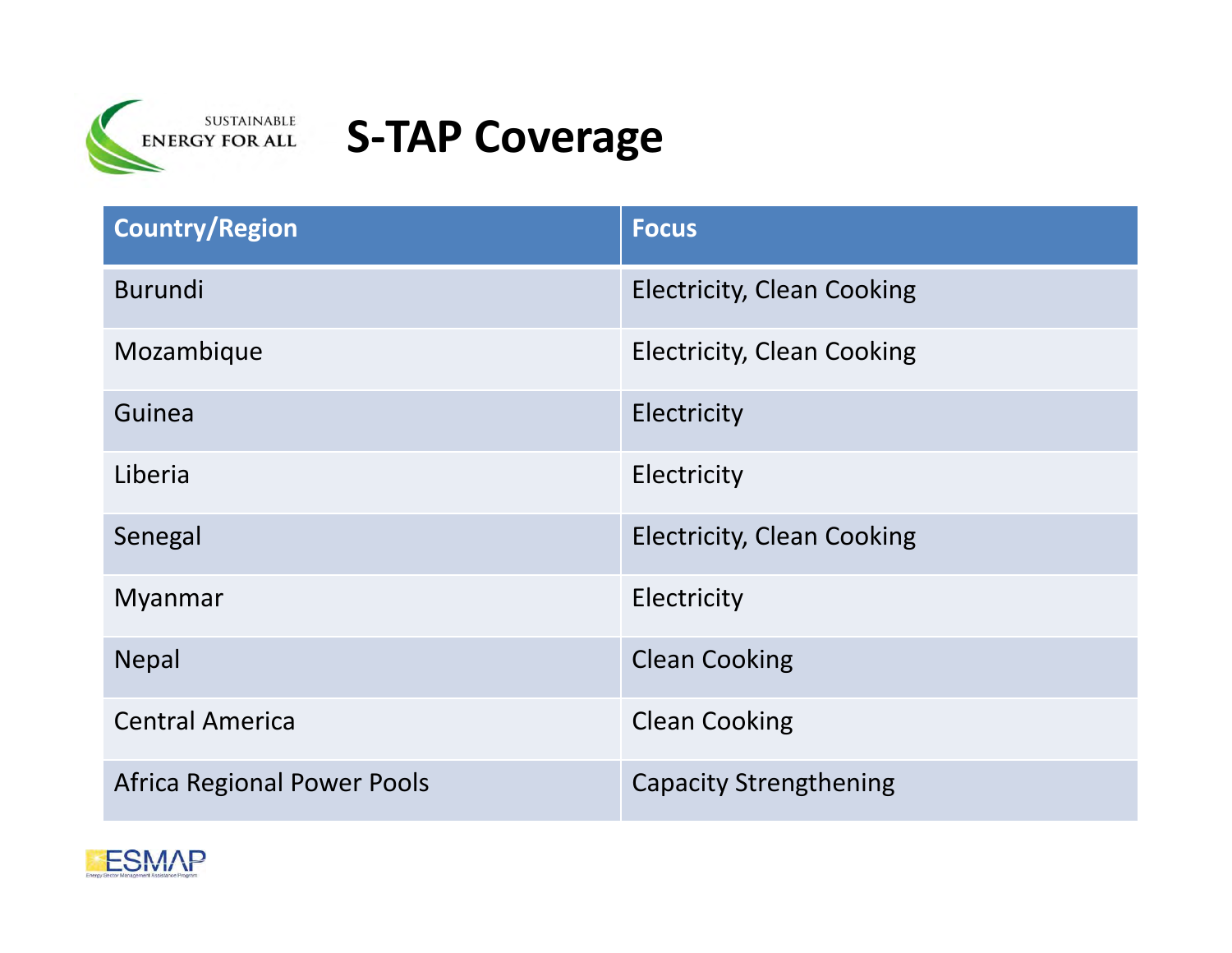

# **Range of Activities**

|                                        | <b>Burundi</b>                                                                                                               | <b>Guinea</b>                                                                                  | <b>Liberia</b>                                                                 | <b>Mozambique</b>                                  | <b>Senegal</b>                                             |
|----------------------------------------|------------------------------------------------------------------------------------------------------------------------------|------------------------------------------------------------------------------------------------|--------------------------------------------------------------------------------|----------------------------------------------------|------------------------------------------------------------|
| <b>Investment</b><br>planning          | Investment<br>Prospectus (Least<br>cost grid network<br>expansion plan)<br>Pre-Feasibility Study<br>for Network<br>Extension | Development of<br>Investment<br>Prospectus                                                     | <b>Energy Sector</b><br>Planning<br>Development of<br>Investment<br>Prospectus | Investment<br>Prospectus                           | <b>RE</b> investment<br>prospectus and<br>funding strategy |
| <b>Policy and</b><br>institutions      | Enable<br>opportunities for<br>private sector<br>investment in<br>electricity services                                       | Policy and<br>Regulatory<br>Reforms                                                            | Policy and<br>Regulatory<br>Support                                            | Policy, regulatory<br>and analytical<br>activities | Energy sector<br>governance and<br>management              |
| <b>Monitoring</b><br>systems           | M&E capacity<br>building                                                                                                     | <b>Capacity Building</b><br>and Knowledge<br>Sharing on sector<br>monitoring and<br>evaluation |                                                                                | Target setting and<br>data<br>management           |                                                            |
| <b>Other</b><br>thematic<br>activities | <b>Household Fuels</b><br>Lighting for bottom<br>of the pyramid                                                              |                                                                                                | Renewable<br><b>Energy Program</b>                                             |                                                    | <b>RE</b> sector<br>strengthening                          |

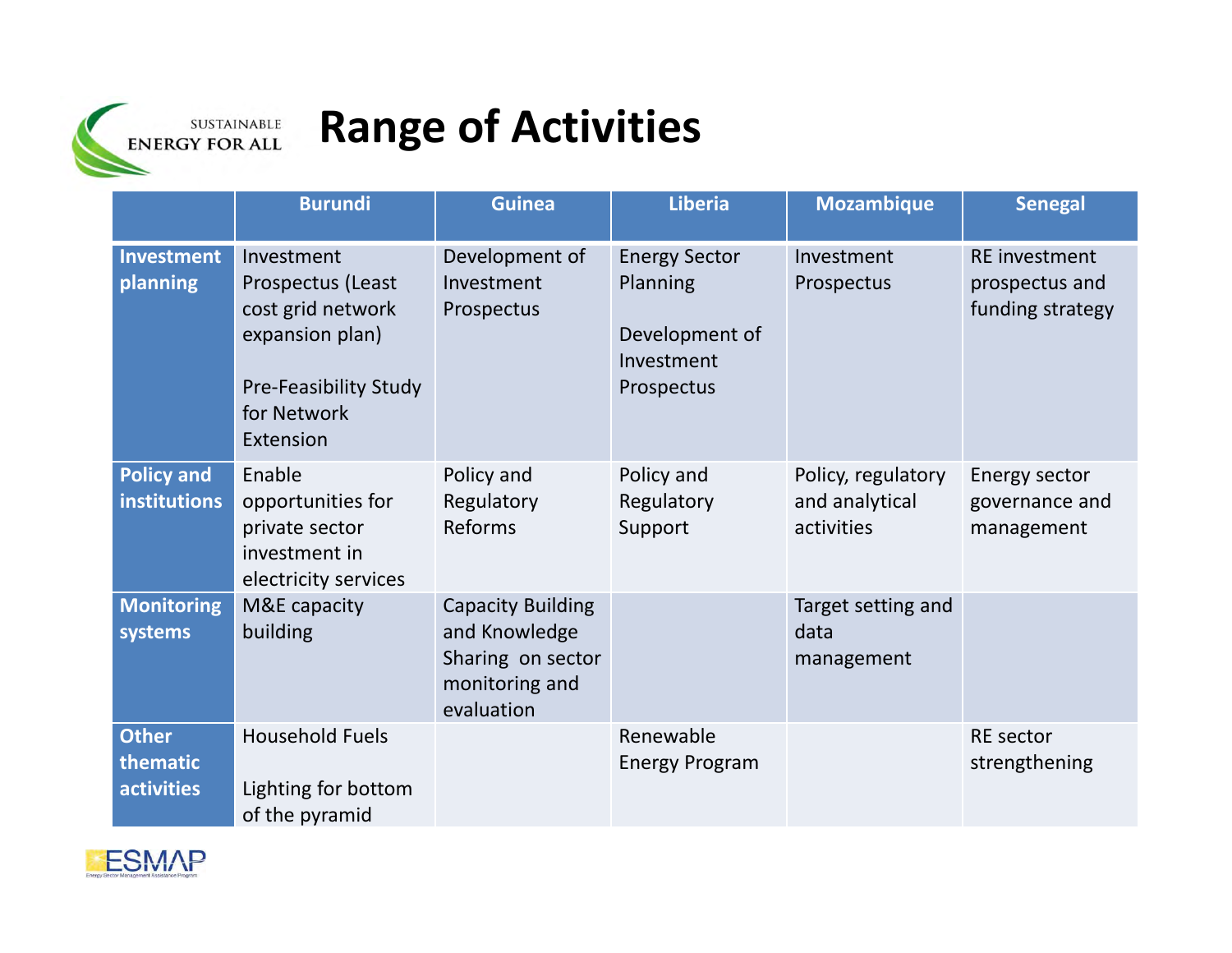

### **Current Status**

- **SE4ALL activities have kicked off in all S‐TAP countries:**
	- including local engagement of relevant government entities and the development partners.
	- donor coordinating mechanism is being used where it exists, and where not, the SE4ALL TA has created <sup>a</sup> new coordinating mechanism (e.g. Guinea)
- **Senegal**: strong endorsement from new Minister of Energy in Senegal (Ministry has <sup>a</sup> strong focus on rural electrification and sees S‐TAP as <sup>a</sup> platform for progress). Procurement is underway for studies of two rural electrification concessions
- **Guinea**: new World Bank staff started in September 2013, bringing solid experience from leading SWAp program in Rwanda. Procurement underway for PPP activity on hydro development
- **Burundi:** focus on private sector investment in the energy sector, including a review of the electricity law and agreement to develop <sup>a</sup> standard PPA framework